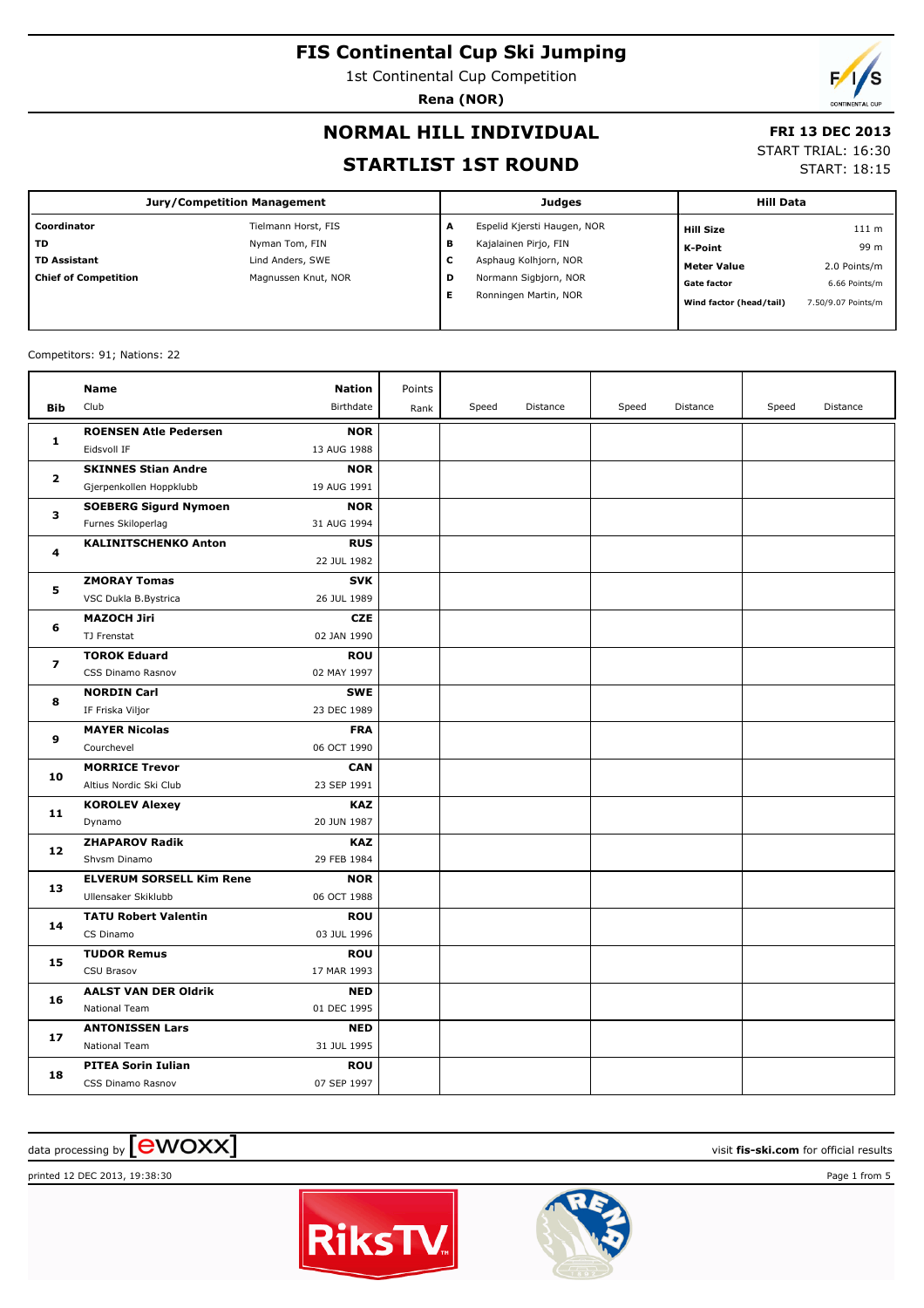1st Continental Cup Competition

**Rena (NOR)**

### **NORMAL HILL INDIVIDUAL**

#### **FRI 13 DEC 2013**

#### **STARTLIST 1ST ROUND**

START TRIAL: 16:30  $STAPT: 18:15$ 

|            |                                |               |        |       |          |       |          |       | <b>PIANI.</b> 10.19 |
|------------|--------------------------------|---------------|--------|-------|----------|-------|----------|-------|---------------------|
|            | Name                           | <b>Nation</b> | Points |       |          |       |          |       |                     |
| <b>Bib</b> | Club                           | Birthdate     | Rank   | Speed | Distance | Speed | Distance | Speed | Distance            |
|            | <b>HRGOTA Robert</b>           | <b>SLO</b>    |        |       |          |       |          |       |                     |
| 19         | SSK Velenje                    | 02 AUG 1988   |        |       |          |       |          |       |                     |
|            | <b>PASICHNYK Stepan</b>        | <b>UKR</b>    |        |       |          |       |          |       |                     |
| 20         | Kremenets ski school           | 09 JAN 1998   |        |       |          |       |          |       |                     |
|            | <b>WIT DE Ruben</b>            | <b>NED</b>    |        |       |          |       |          |       |                     |
| 21         | National team                  | 02 FEB 1995   |        |       |          |       |          |       |                     |
|            | <b>BOYARINTSEV Vladislav</b>   | <b>RUS</b>    |        |       |          |       |          |       |                     |
| 22         | <b>CSKA</b>                    | 31 OCT 1994   |        |       |          |       |          |       |                     |
|            | <b>SOMMER Pascal</b>           | <b>SUI</b>    |        |       |          |       |          |       |                     |
| 23         | Am Bachtel Wald                | 29 JUN 1992   |        |       |          |       |          |       |                     |
|            | <b>BERGGAARD Mats Soehagen</b> | <b>NOR</b>    |        |       |          |       |          |       |                     |
| 24         | Stranden IL                    | 24 AUG 1995   |        |       |          |       |          |       |                     |
|            | <b>VIRY David</b>              | <b>FRA</b>    |        |       |          |       |          |       |                     |
| 25         | Xonrupt                        | 09 MAR 1989   |        |       |          |       |          |       |                     |
|            | <b>NOMME Martti</b>            | <b>EST</b>    |        |       |          |       |          |       |                     |
| 26         | Voru Sportschool               | 07 AUG 1993   |        |       |          |       |          |       |                     |
|            | <b>MECHLER Maximilian</b>      | <b>GER</b>    |        |       |          |       |          |       |                     |
| 27         | WSV Isny                       | 03 JAN 1984   |        |       |          |       |          |       |                     |
|            | <b>KULIKOV Sergei</b>          | <b>RUS</b>    |        |       |          |       |          |       |                     |
| 28         | <b>CSKA</b>                    | 20 APR 1994   |        |       |          |       |          |       |                     |
|            | <b>SCHMITT Martin</b>          | <b>GER</b>    |        |       |          |       |          |       |                     |
| 29         | SC Furtwangen                  | 29 JAN 1978   |        |       |          |       |          |       |                     |
|            | <b>RHOADS William</b>          | <b>USA</b>    |        |       |          |       |          |       |                     |
| 30         | <b>UOP Sports Clubs</b>        | 08 JUN 1995   |        |       |          |       |          |       |                     |
|            | <b>STJERNEN Andreas</b>        | <b>NOR</b>    |        |       |          |       |          |       |                     |
| 31         | Sprova IL                      | 30 JUL 1988   |        |       |          |       |          |       |                     |
| 32         | <b>JOHNSON Anders</b>          | <b>USA</b>    |        |       |          |       |          |       |                     |
|            |                                | 23 APR 1989   |        |       |          |       |          |       |                     |
| 33         | <b>KLYMCHUK Andrii</b>         | <b>UKR</b>    |        |       |          |       |          |       |                     |
|            | Kremenets Ski School           | 10 DEC 1994   |        |       |          |       |          |       |                     |
| 34         | <b>STURSA Vojtech</b>          | <b>CZE</b>    |        |       |          |       |          |       |                     |
|            | Sk Nove mesto na morave        | 03 AUG 1995   |        |       |          |       |          |       |                     |
| 35         | <b>ROWLEY Matthew</b>          | <b>CAN</b>    |        |       |          |       |          |       |                     |
|            | Altius Nordic Ski Club         | 04 JUN 1993   |        |       |          |       |          |       |                     |
| 36         | <b>HACEK Vit</b>               | <b>CZE</b>    |        |       |          |       |          |       |                     |
|            |                                | 28 JUN 1994   |        |       |          |       |          |       |                     |
| 37         | <b>SOKOLENKO Konstantin</b>    | <b>KAZ</b>    |        |       |          |       |          |       |                     |
|            |                                | 09 NOV 1987   |        |       |          |       |          |       |                     |
| 38         | <b>HOLIK Frantisek</b>         | <b>CZE</b>    |        |       |          |       |          |       |                     |
|            | Lsk Lomnice nad popelkou       | 23 OCT 1998   |        |       |          |       |          |       |                     |
| 39         | <b>KHALEZOV Alexander</b>      | <b>RUS</b>    |        |       |          |       |          |       |                     |
|            | <b>CSKA</b>                    | 02 DEC 1994   |        |       |          |       |          |       |                     |
| 40         | <b>VEREDYUK Volodymyr</b>      | <b>UKR</b>    |        |       |          |       |          |       |                     |
|            | Vorokhta Ski School            | 07 APR 1993   |        |       |          |       |          |       |                     |
| 41         | <b>KARTA Samet</b>             | <b>TUR</b>    |        |       |          |       |          |       |                     |
|            |                                | 09 SEP 1993   |        |       |          |       |          |       |                     |
| 42         | <b>POLYCHRONIDIS Nico</b>      | <b>GRE</b>    |        |       |          |       |          |       |                     |
|            |                                | 08 NOV 1989   |        |       |          |       |          |       |                     |

data processing by **CWOXX** The contract of the contract of the visit **fis-ski.com** for official results

printed 12 DEC 2013, 19:38:30 Page 2 from 5



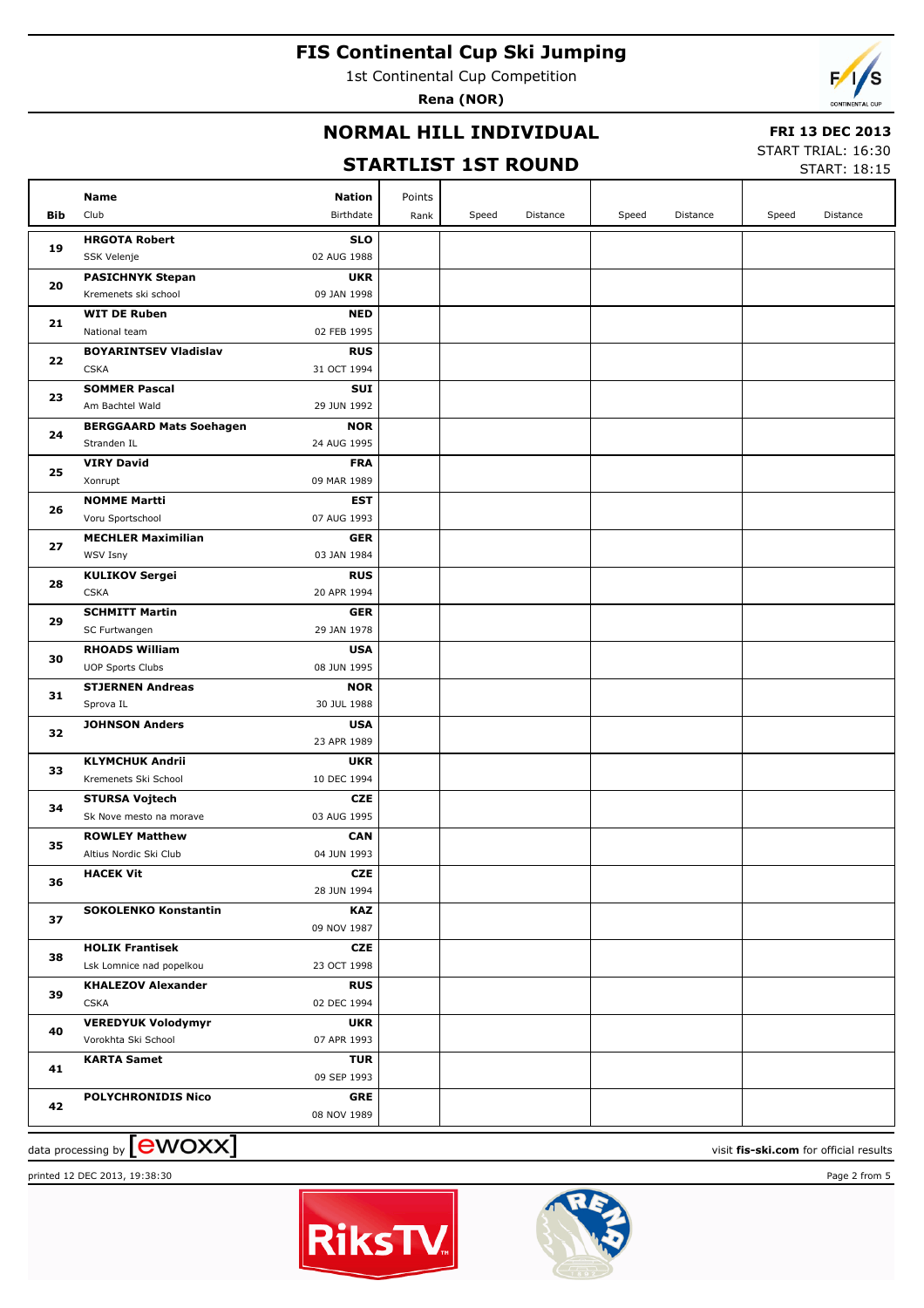1st Continental Cup Competition

**Rena (NOR)**

### **NORMAL HILL INDIVIDUAL**

#### **FRI 13 DEC 2013**

#### **STARTLIST 1ST ROUND**

START TRIAL: 16:30 START: 18:15

|     |                                                 |                           |                |       |          |       |          |       | JIMNI . 10.1J |
|-----|-------------------------------------------------|---------------------------|----------------|-------|----------|-------|----------|-------|---------------|
|     | Name                                            | <b>Nation</b>             | Points         |       |          |       |          |       |               |
| Bib | Club                                            | Birthdate                 | Rank           | Speed | Distance | Speed | Distance | Speed | Distance      |
|     | <b>MORASSI Andrea</b>                           | ITA                       |                |       |          |       |          |       |               |
| 43  | G.S. FORESTALE                                  | 30 AUG 1988               |                |       |          |       |          |       |               |
|     | <b>EGLOFF Pascal</b>                            | <b>SUI</b>                |                |       |          |       |          |       |               |
| 44  | Grabserberg                                     | 08 AUG 1992               |                |       |          |       |          |       |               |
| 45  | <b>KAELIN Pascal</b>                            | <b>SUI</b>                | $\overline{2}$ |       |          |       |          |       |               |
|     | Einsiedeln                                      | 11 JAN 1993               | 105.           |       |          |       |          |       |               |
| 46  | <b>GREIDERER Simon</b>                          | <b>AUT</b>                | 4              |       |          |       |          |       |               |
|     | HSV Absam-Bergisel-Tirol                        | 18 JAN 1996               | 98.            |       |          |       |          |       |               |
| 47  | <b>FRENETTE Peter</b>                           | <b>USA</b>                | 4              |       |          |       |          |       |               |
|     | New York Ski Ed Foundation                      | 24 FEB 1992               | 98.            |       |          |       |          |       |               |
| 48  | <b>LAMB Chris</b>                               | <b>USA</b>                | 4              |       |          |       |          |       |               |
|     | Andover Outing Club                             | 21 JUN 1989               | 98.            |       |          |       |          |       |               |
| 49  | <b>SAMMELSELG Siim-Tanel</b>                    | <b>EST</b>                | 5              |       |          |       |          |       |               |
|     | Nomme Sportclub, Lahden Hiihtoseur              | 18 MAY 1993               | 94.            |       |          |       |          |       |               |
| 50  | <b>HEISKANEN Sami</b>                           | <b>FIN</b>                | 5              |       |          |       |          |       |               |
|     | Puijon Hiihtoseura                              | 14 OCT 1991               | 94.            |       |          |       |          |       |               |
| 51  | <b>FUHRE Jan</b>                                | <b>NOR</b>                | 5              |       |          |       |          |       |               |
|     | Vikersund If                                    | 02 JAN 1991               | 94.            |       |          |       |          |       |               |
| 52  | <b>FORFANG Johann Andre</b><br>Tromsoe Skiklubb | <b>NOR</b><br>04 JUL 1995 | 8<br>86.       |       |          |       |          |       |               |
|     | <b>MANDL Ziga</b>                               | <b>SLO</b>                | 8              |       |          |       |          |       |               |
| 53  | SSK Costella Ilirija                            | 13 JAN 1990               | 86.            |       |          |       |          |       |               |
|     | <b>SEMENIC Anze</b>                             | <b>SLO</b>                | 9              |       |          |       |          |       |               |
| 54  | <b>NSK Trzic Trifix</b>                         | 01 AUG 1993               | 81.            |       |          |       |          |       |               |
|     | <b>PEIER Killian</b>                            | <b>SUI</b>                | 9              |       |          |       |          |       |               |
| 55  | Vallee du Joux                                  | 28 MAR 1995               | 81.            |       |          |       |          |       |               |
|     | <b>MUMINOV Sabirzhan</b>                        | <b>KAZ</b>                | 9              |       |          |       |          |       |               |
| 56  |                                                 | 16 APR 1994               | 81.            |       |          |       |          |       |               |
|     | <b>HORLACHER Kevin</b>                          | <b>GER</b>                | 11             |       |          |       |          |       |               |
| 57  | SC Degenfeld                                    | 24 SEP 1989               | 79.            |       |          |       |          |       |               |
|     | <b>HAUER Joachim</b>                            | <b>NOR</b>                | 13             |       |          |       |          |       |               |
| 58  | Bekkelaget SK                                   | 02 FEB 1991               | 73.            |       |          |       |          |       |               |
| 59  | <b>RUDA Adam</b>                                | <b>POL</b>                | 13             |       |          |       |          |       |               |
|     | ZTS Zakucie Zagorz                              | 18 NOV 1995               | 73.            |       |          |       |          |       |               |
| 60  | <b>TANDE Daniel-Andre</b>                       | <b>NOR</b>                | 13             |       |          |       |          |       |               |
|     | Kongsberg IF                                    | 24 JAN 1994               | 73.            |       |          |       |          |       |               |
| 61  | <b>KOIVURANTA Anssi</b>                         | <b>FIN</b>                | 14             |       |          |       |          |       |               |
|     | Kuusamon Erä-Veikot                             | 03 JUL 1988               | 72.            |       |          |       |          |       |               |
| 62  | <b>KOREK Dusty</b>                              | <b>CAN</b>                | 15             |       |          |       |          |       |               |
|     | Altius Nordic ski club                          | 14 APR 1995               | 70.            |       |          |       |          |       |               |
| 63  | <b>GRIMSRUD Simen Key</b>                       | <b>NOR</b>                | 22             |       |          |       |          |       |               |
|     | Asker Skiklubb                                  | 22 MAR 1992               | 65.            |       |          |       |          |       |               |
| 64  | <b>SWENSEN Vegard</b>                           | <b>NOR</b>                | 24             |       |          |       |          |       |               |
|     | Asker Skiklubb                                  | 22 OCT 1986               | 64.            |       |          |       |          |       |               |
| 65  | <b>QUECK Danny</b><br>WSV 08 Lauscha            | <b>GER</b><br>17 SEP 1989 | 26<br>61.      |       |          |       |          |       |               |
|     | <b>KLINGA Sebastian</b>                         | <b>FIN</b>                | 28             |       |          |       |          |       |               |
| 66  | Lahden Hiihtoseura                              | 26 APR 1992               | 59.            |       |          |       |          |       |               |
|     |                                                 |                           |                |       |          |       |          |       |               |

# data processing by **CWOXX** and  $\overline{C}$  and  $\overline{C}$  and  $\overline{C}$  and  $\overline{C}$  and  $\overline{C}$  and  $\overline{C}$  and  $\overline{C}$  and  $\overline{C}$  and  $\overline{C}$  and  $\overline{C}$  and  $\overline{C}$  and  $\overline{C}$  and  $\overline{C}$  and  $\overline{C}$  and  $\overline{C}$

printed 12 DEC 2013, 19:38:30 Page 3 from 5



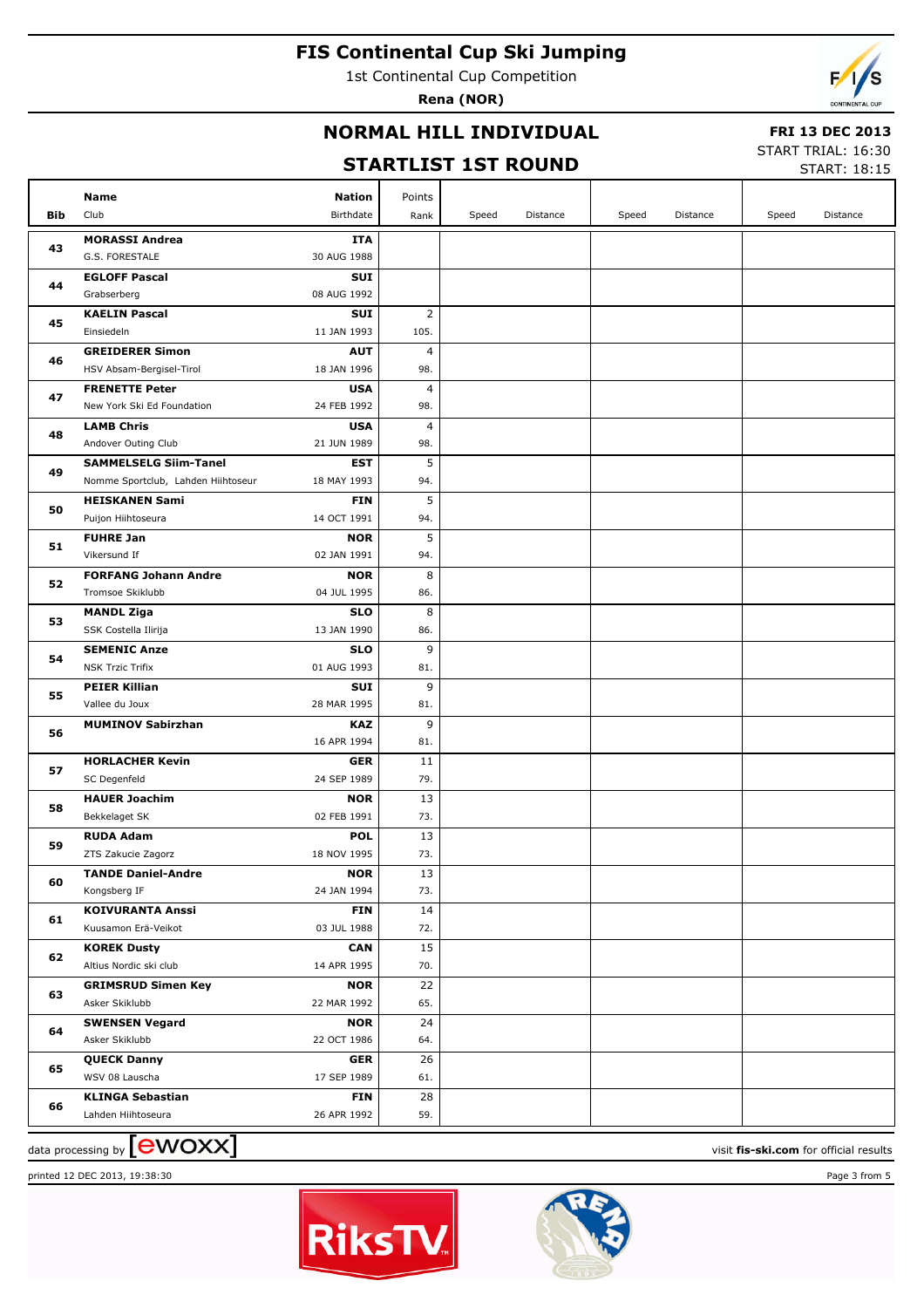1st Continental Cup Competition

**Rena (NOR)**

### **NORMAL HILL INDIVIDUAL**

#### **FRI 13 DEC 2013**

#### **STARTLIST 1ST ROUND**

START TRIAL: 16:30  $STAPT: 18:15$ 

|            |                                |               |        |       |          |       |          |       | <b>PIANI.</b> 10.19 |
|------------|--------------------------------|---------------|--------|-------|----------|-------|----------|-------|---------------------|
|            | <b>Name</b>                    | <b>Nation</b> | Points |       |          |       |          |       |                     |
| <b>Bib</b> | Club                           | Birthdate     | Rank   | Speed | Distance | Speed | Distance | Speed | Distance            |
|            | <b>POGRAJC Andraz</b>          | <b>SLO</b>    | 32     |       |          |       |          |       |                     |
| 67         | SSK Costella Ilirija           | 26 SEP 1991   | 57.    |       |          |       |          |       |                     |
|            | <b>KANTYKA Przemyslaw</b>      | <b>POL</b>    | 34     |       |          |       |          |       |                     |
| 68         | Lks Klimczok bystra            | 15 DEC 1996   | 55.    |       |          |       |          |       |                     |
|            | <b>RUTKOWSKI Lukasz</b>        | <b>POL</b>    | 37     |       |          |       |          |       |                     |
| 69         | TS Wisla Zakopane              | 22 JAN 1988   | 53.    |       |          |       |          |       |                     |
|            | <b>WOLNY Jakub</b>             | <b>POL</b>    | 39     |       |          |       |          |       |                     |
| 70         | Lks Klimczok bystra            | 15 MAY 1995   | 52.    |       |          |       |          |       |                     |
|            | <b>KRAMARSIC Matic</b>         | <b>SLO</b>    | 41     |       |          |       |          |       |                     |
| 71         | SSK Costella Ilirija           | 02 FEB 1990   | 51.    |       |          |       |          |       |                     |
|            | <b>SJOEEN Phillip</b>          | <b>NOR</b>    | 45     |       |          |       |          |       |                     |
| 72         | Bekkelaget Sk                  | 24 DEC 1995   | 49.    |       |          |       |          |       |                     |
|            | <b>BRANDT Johan Martin</b>     | <b>NOR</b>    | 53     |       |          |       |          |       |                     |
| 73         | Steinkjer Skiklubb             | 24 DEC 1987   | 46.    |       |          |       |          |       |                     |
|            | <b>MIETUS Grzegorz</b>         | <b>POL</b>    | 60     |       |          |       |          |       |                     |
| 74         | AZS ZAKOPANE                   | 20 FEB 1993   | 44.    |       |          |       |          |       |                     |
|            | <b>WOHLGENANNT Ulrich</b>      | <b>AUT</b>    | 67     |       |          |       |          |       |                     |
| 75         | SK Kehlegg-Vorarlberg          | 01 AUG 1994   | 39.    |       |          |       |          |       |                     |
|            | <b>STAUDER Christoph</b>       | <b>AUT</b>    | 68     |       |          |       |          |       |                     |
| 76         | SV Innsbruck-Bergisel-Tirol    | 11 MAY 1992   | 37.    |       |          |       |          |       |                     |
|            | <b>LEJA Krzysztof</b>          | <b>POL</b>    | 72     |       |          |       |          |       |                     |
| 77         | AZS ZAKOPANE                   | 21 FEB 1996   | 34.    |       |          |       |          |       |                     |
|            | <b>HULA Stefan</b>             | <b>POL</b>    | 78     |       |          |       |          |       |                     |
| 78         | WKS Zakopane                   | 29 SEP 1986   | 32.    |       |          |       |          |       |                     |
|            | <b>POPPINGER Manuel</b>        | <b>AUT</b>    | 90     |       |          |       |          |       |                     |
| 79         | SV Innsbruck-Bergisel-Tirol    | 19 MAY 1989   | 28.    |       |          |       |          |       |                     |
|            | <b>LANISEK Anze</b>            | <b>SLO</b>    | 96     |       |          |       |          |       |                     |
| 80         | <b>Ssk Menges</b>              | 20 APR 1996   | 24.    |       |          |       |          |       |                     |
|            | <b>MAYLAENDER Jan</b>          | <b>GER</b>    | 96     |       |          |       |          |       |                     |
| 81         | SC Degenfeld                   | 29 MAR 1992   | 24.    |       |          |       |          |       |                     |
|            | <b>KOCH Martin</b>             | <b>AUT</b>    | 111    |       |          |       |          |       |                     |
| 82         | SV Villach-Kaernten            | 22 JAN 1982   | 22.    |       |          |       |          |       |                     |
| 83         | <b>DIETHART Thomas</b>         | <b>AUT</b>    | 120    |       |          |       |          |       |                     |
|            | UVB Hinzenbach-Oberoesterreich | 25 FEB 1992   | 19.    |       |          |       |          |       |                     |
| 84         | <b>MAEAETTAE Jarkko</b>        | FIN           | 124    |       |          |       |          |       |                     |
|            | Kainuun Hiihtoseura            | 28 DEC 1994   | 18.    |       |          |       |          |       |                     |
| 85         | <b>HAYBOECK Michael</b>        | <b>AUT</b>    | 125    |       |          |       |          |       |                     |
|            | UVB Hinzenbach-Oberoesterreich | 05 MAR 1991   | 17.    |       |          |       |          |       |                     |
| 86         | <b>SCHIFFNER Markus</b>        | <b>AUT</b>    | 126    |       |          |       |          |       |                     |
|            | UVB Hinzenbach-Oberoesterreich | 05 JUN 1992   | 15.    |       |          |       |          |       |                     |
| 87         | <b>DEZMAN Nejc</b>             | <b>SLO</b>    | 191    |       |          |       |          |       |                     |
|            | SK Triglav Kranj               | 07 DEC 1992   | 10.    |       |          |       |          |       |                     |
| 88         | <b>LEYHE Stephan</b>           | <b>GER</b>    | 191    |       |          |       |          |       |                     |
|            | SC Willingen                   | 05 JAN 1992   | 10.    |       |          |       |          |       |                     |
| 89         | <b>EISENBICHLER Markus</b>     | <b>GER</b>    | 200    |       |          |       |          |       |                     |
|            | <b>TSV Siegsdorf</b>           | 03 APR 1991   | 8.     |       |          |       |          |       |                     |
| 90         | <b>DAMJAN Jernej</b>           | <b>SLO</b>    | 237    |       |          |       |          |       |                     |
|            | SSK Sam Ihan                   | 28 MAY 1983   | 7.     |       |          |       |          |       |                     |

data processing by **CWOXX** and  $\overline{C}$  and  $\overline{C}$  and  $\overline{C}$  and  $\overline{C}$  and  $\overline{C}$  and  $\overline{C}$  and  $\overline{C}$  and  $\overline{C}$  and  $\overline{C}$  and  $\overline{C}$  and  $\overline{C}$  and  $\overline{C}$  and  $\overline{C}$  and  $\overline{C}$  and  $\overline{C}$ 

printed 12 DEC 2013, 19:38:30 Page 4 from 5